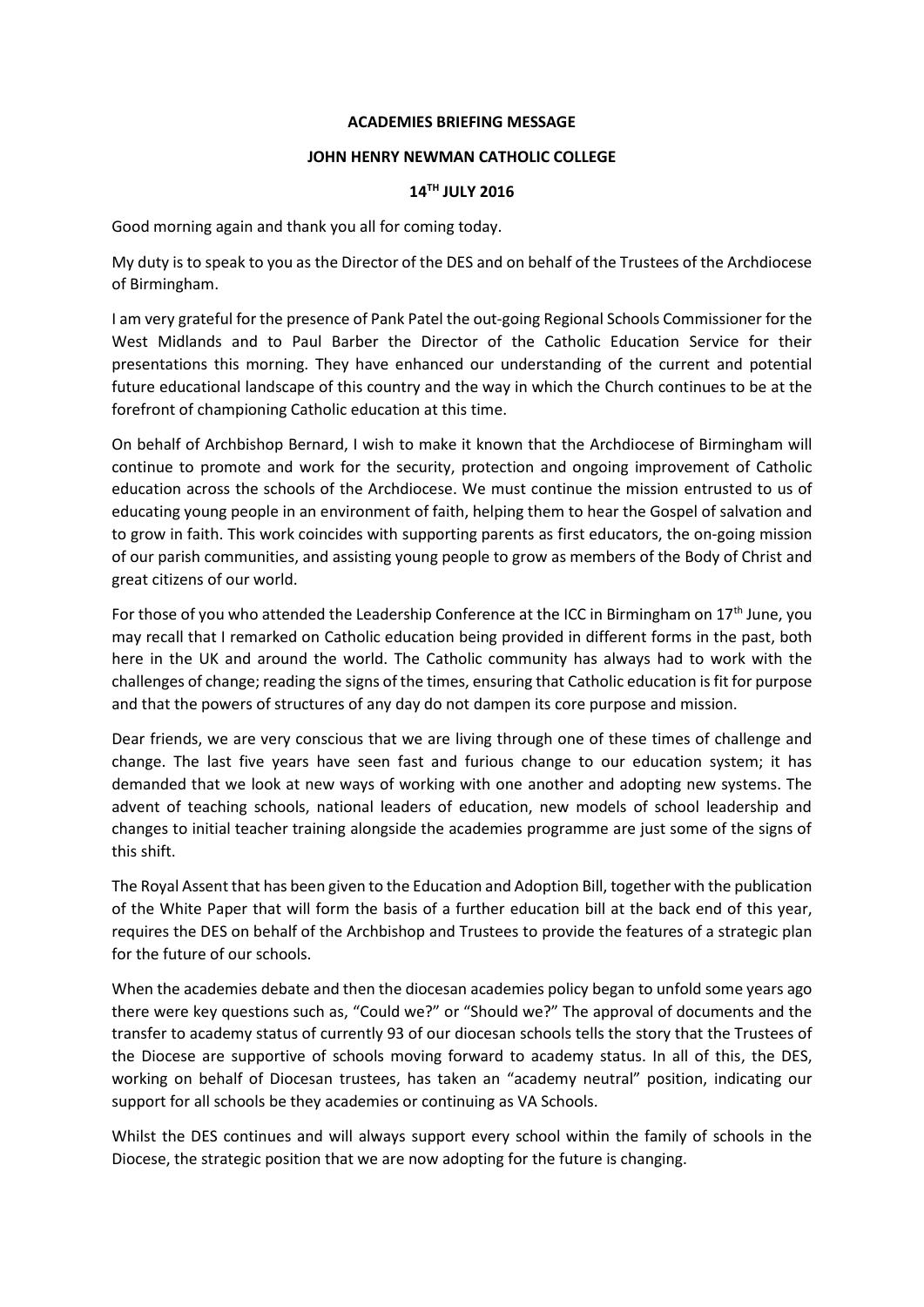## **So what is this position?**

1) No Catholic school in the Diocese should be seen as working in isolation. There must be a clear working relationship established with local Catholic schools to assist with school improvement, leadership recruitment and formation, the governance of schools and working together to strengthen our Catholic mission. This is far more than simply organising joined up events, it demands of all schools that what they do together is striving to secure, protect and improve Catholic education.

By saying this, I do not wish to see undone great links that have been established with other community schools. These should flourish and grow, but there is a need to ensure that no culture of isolation exists with the Catholic schools of the Diocese.

This will demand for some a new spirit of transparency and being open to dialogue and working together on really important issues. I know that there is a massive amount of work being undertaken across Diocesan schools to make this a reality, but as the future unfolds, more opportunities will need to be taken.

I would ask you all to look at your local family of schools and just make sure that links are strong and that no one is in isolation. If you are a school that has successfully worked independently, it is important that critical links around key areas of your success are formed with your local Catholic schools. You may well have much to offer them, and they in turn have an opportunity of enriching your work.

In the past the DES has faced some critical moments, such as working to find appropriate leadership succession where schools have been isolated, or supporting partners to aid school improvement. When Catholic schools work together through a model of school to school support, evidence suggests that it begins to make these issues more manageable and easier to find solutions that help schools improve.

2) The on-going formation and development of these relationships between schools are so important because every Catholic school in this Diocese now needs to be *academy ready.* This is going to demand of all governing bodies that they make preparation for the real possibility of joining a multi academy company, or alongside other local Catholic schools forming a new company.

Real foundation work for this task is undertaken by the formation of the kind of working practices that I have outlined already. When we are working together to drive school improvement, leadership formation and our Catholic mission, then we will be in a stronger position to be part of a multi academy structure.

I know that on all governing bodies, the academies agenda has been an item for discussion and I appreciate that you will have monitored developments in the academies programme closely. What I am asking of you today is to take a proactive position as governing bodies to look at *being ready* to form an academy. The DES advises that a good course of action would be for governing bodies to create a small working party to reflect on this. It would serve the purpose that such a working party be established across other local Catholic schools. I am not asking you to do this work and undertake this activity to reach a "yes" or "no" decision on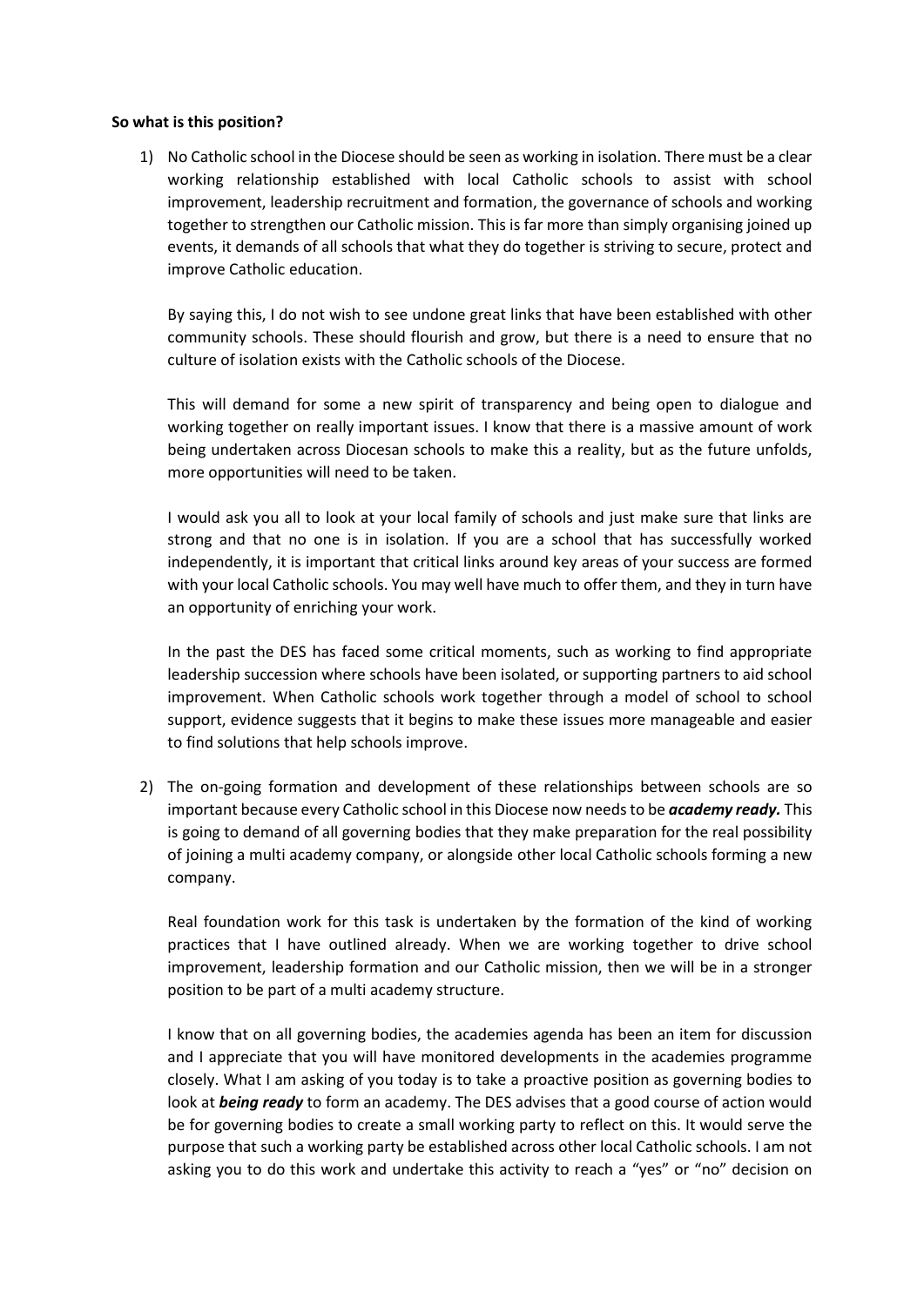becoming an academy, but rather to do it so that you are *ready* to become an academy. Much of what we have been doing together in the past few years has been about discerning whether we should make the decision or not; this is now about being ready to take this option.

So why am I asking you this? The agenda of the government is clear: the majority of schools in this country will become academies over the forthcoming years. Whilst the political wrangling of past months has reached a level of compromise for some, the academy solution for most schools is unlikely to disappear. Why? a) The failure of local authorities to be able to provide adequate resources to support schools and any underperformance by local authorities in raising the standards of education. We know that this may well have implications in the future for our schools if an academy order is issued on all maintained schools in any local authority. We know that in the area that our Diocese serves, we have a number of vulnerable authorities. b) The powers of the Secretary of State to issue an Academy Order on any School have been strengthened by the new Education and Adoption Bill. We know already from our experience in the Diocese of two Orders being issued, one which has caught us by surprise, the least expected, and another for a school that has been struggling to come out of special measures. c) Increased powers of intervention in struggling schools that receive a warning notice about their performance. These powers really mean that schools need proactive, robust intervention that will bring change at a rapid pace. Whilst we have tremendous school improvement tools to hand, the RSC and the Diocese will want to see that our improving schools have secure structures around them enabling this work to flourish. d) Money. This I suggest is a huge argument for change. There is no doubt that current budgetary issues and changes to the national funding formulae are causing grave challenges for many schools. Schools in financial decline will need to be able to operate with slimmer services as well as working with other schools to improve their economies of scale. Less money also means the need to share more effectively resources in terms of time and personnel which is another reason why our schools need to be academy ready.

So, I am outlining to you some of the reasons why the Diocese is asking you to become academy ready. In terms of moving forward and looking at structures I also want to announce some other changes. For schools converting to academy status we have listened carefully to what has been said to us in dialogue with many schools and academy boards. The Diocese would envisage in the future, the possibility of MACs being formed to include *more than one secondary school and their feeder primary schools.* Our reasoning for this change is to support greater school improvement work for secondary schools and also strengthen the financial resource of the MAC with greater numbers of students.

For those of you whose schools are already in a MAC structure you might be asking yourselves, 'What does this mean for us?' I do believe that you are very involved in some of this change. A responsibility on the part of the Board of Directors is to provide opportunities of increasing the capacity of your MAC by ensuring that the majority of feeder or neighbouring schools are included in your structure. It may also be a moment in time when consideration is given to the possible amalgamation of two MACs to increase capacity in the local area.

This all sounds fine as a blue print, but there are some other implications. The first is financial. All of this will demand capital for legal costs and the whole process of forming the MAC or changing the structure of an existing MAC. I am pleased to announce that the DES has been in consultation with the Regional Schools Commissioner and we have been assured that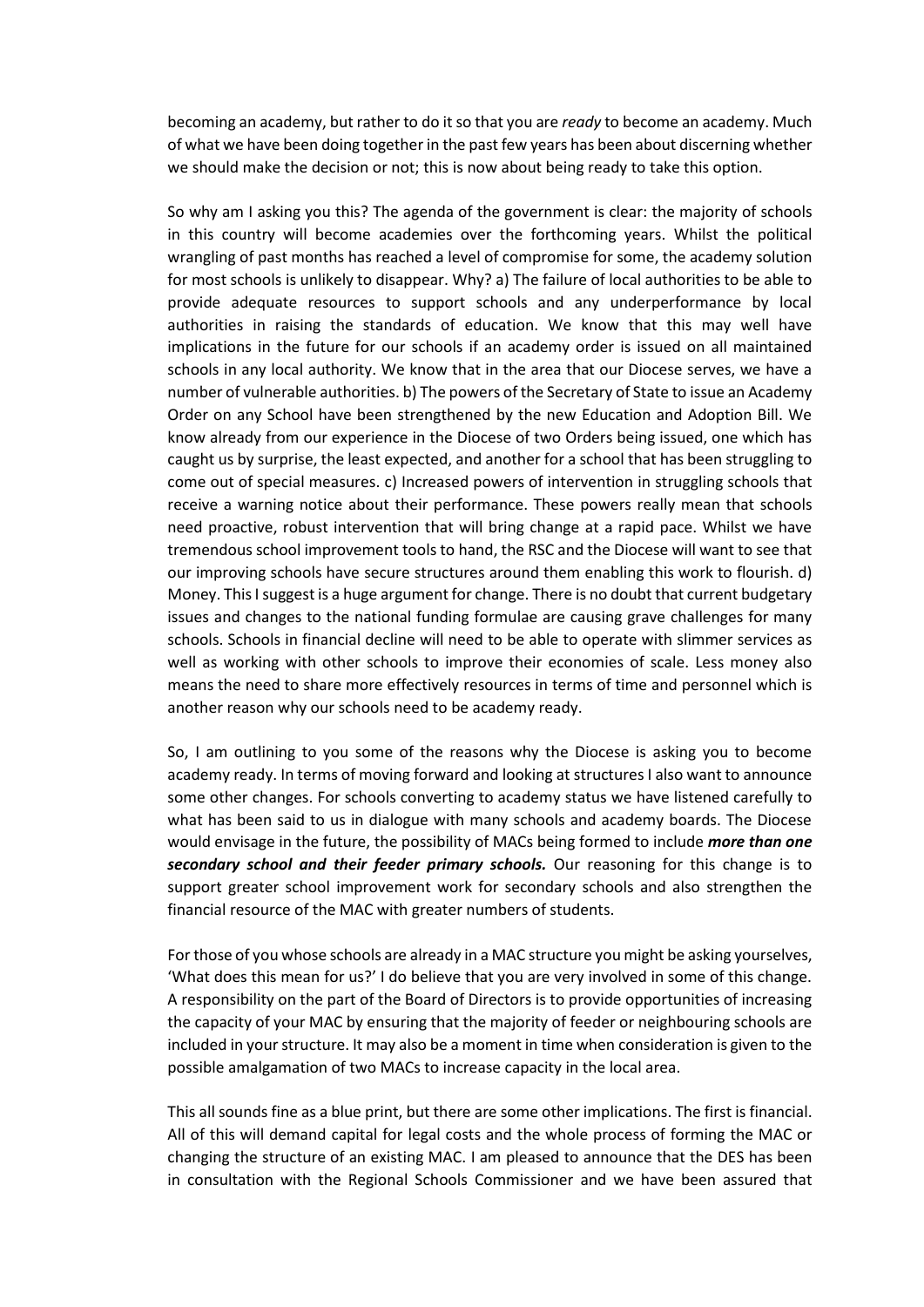additional financial support will be made available to support conversions and changes to academy documents as and when required. It will be the task of the DES to broker on behalf of your MAC the necessary financial support to help you to make this a reality.

## **Supporting Developments**

The DES now has a wide range of experience and expertise in the formation of multi academy companies. It is our intention to assist schools in the project management of establishing multi academy companies through the guidance we can provide and the services that we can broker. For each new MAC being formed, or consultation on existing MACs coming together, we would envisage that a named officer from the DES would support you through the transition, be available to help you with the process and assist with your queries. Within our currents MACs there is now a wide range of expertise that alongside the DES can really help to support the transition work that needs to be undertaken.

I want you to know that as a Diocese we are wanting to take these developments very seriously and wish to help you in the tasks you undertake not only in the period of transition, but also as the new or expanded MAC begins to operate.

It is our intention to explore the best ways of providing you with guidance on support services that are available to you. Some of these services will be familiar and at work in your schools, others may well be new. There may be opportunities in the future for the Diocese to provide greater centralised services around key areas such as HR, legal and financial advice. This is an area of support that we are actively pursuing at this time.

At this juncture I wish to announce that the DES intends to appoint a new senior officer to work alongside Yvonne Brennan in school improvement. The post holder will assist in the monitoring of school and academy performance across the Diocese and ensure that effective support is implemented.

During the summer term we began a financial health check on our multi academy companies through the work of auditing annual financial returns. A response to these audits is soon to be shared with the individual MACs. Further information may be requested from the MACs with guidance and direction for the future being offered. These are important moves to secure, protect and improve Catholic education within our Diocese in the years to come.

Whatever the future might be, we see it as a duty on our part to be able to direct you to some important services that we know to be of high quality, value for money and who work within a strong ethical business framework to support you. There are many services on the market, many may follow the letter of the law in what they provide, but some may not always conduct themselves in an ethical framework which mirrors the Church's teaching on social or economic justice.

A key area of our work in the future, and we would hope that this work is undertaken in conjunction with our multi academy companies, our teaching schools and national leaders of governance, is the on-going formation of Boards of Directors. This formation demands an understanding of the roles and responsibilities of the Board as well as those of Academy Committee Members and Local Academy Committee Representatives. The structure of every